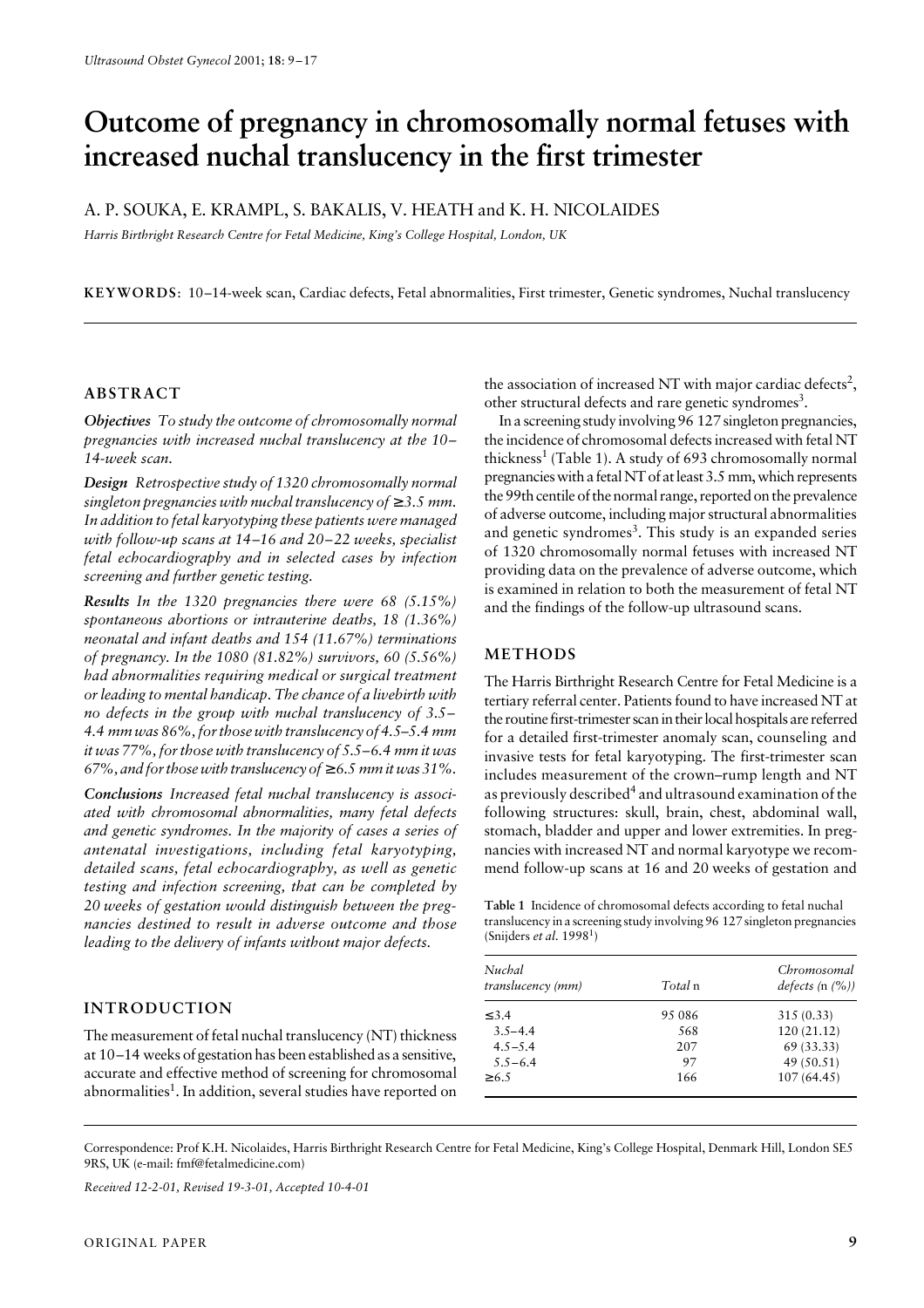| $NT$ (mm)   | Total n | Termination of<br>pregnancy $(n \, (%)$ | Spontaneous<br>fetal loss $(n \, (%)$ | Postnatal<br>death $(n \, (%)$ | Live birth with<br>abnormalities $(n \, (%)$ | Live birth with<br><i>no defects</i> (n $(\%)$ ) |
|-------------|---------|-----------------------------------------|---------------------------------------|--------------------------------|----------------------------------------------|--------------------------------------------------|
| $3.5 - 4.4$ | 854     | 53 (6.2)                                | 26(3.0)                               | 8(0.9)                         | 33(3.9)                                      | 734 (85.9)                                       |
| $4.5 - 5.4$ | 229     | 22(9.6)                                 | 10(4.4)                               | 6(2.6)                         | 14(6.1)                                      | 177(77.3)                                        |
| $5.5 - 6.4$ | 99      | 20(20.2)                                | 9(9.1)                                | 1(1.0)                         | 3(3.0)                                       | 66 (66.7)                                        |
| $\geq 6.5$  | 138     | 59 (42.8)                               | 23(16.7)                              | 3(2.2)                         | 10(7.3)                                      | 43(31.2)                                         |
| Total       | 1320    | $*154(11.7)$                            | 68 (5.2)                              | 18 (1.4)                       | 60(4.5)                                      | 1020(77.3)                                       |

**Table 2** Outcome of 1320 chromosomally normal pregnancies with increased nuchal translucency

\*In 102 (66%) of the 154 cases the termination was carried out after the diagnosis of fetal defects. NT, nuchal translucency.

from 1998 these patients have also had specialist fetal echocardiography. The follow-up scans are performed at the Harris Birthright Centre in the majority of cases. However, some women opt to have follow up at their local hospitals.

Demographic details and ultrasound findings were entered into a computer database at the time of scanning. Karyotype results and details of pregnancy outcome were entered as soon as they became available. Pregnancy outcome was obtained from the maternity units, the general practitioners or the patients themselves. Details on follow-up ultrasound scans were obtained from the Harris Birthright database or the obstetric ultrasound units if the follow-up scans were carried out locally.

A computer search was carried out to identify all singleton pregnancies with live fetuses and crown–rump length of 38– 84 mm, NT of  $\geq$  3.5 mm, normal karyotype (or birth of a child with no features suggestive of chromosomal abnormality), estimated date of delivery before 1 July 2000 and known pregnancy outcome.

The prevalence of adverse pregnancy outcome (including miscarriage, intrauterine death, postnatal death or survival with mental handicap or defects requiring medical or surgical treatment) was calculated according to the NT measurement from the first-trimester scan. Minor structural defects, such as mild hydronephrosis, choroid plexus cysts, digital anomalies and cardiac defects not requiring treatment were not included in the calculations.

A review of the literature was carried out to determine the reported defects in chromosomally normal fetuses with increased NT thickness at 10–14-weeks of gestation. In addition, a search was made for studies reporting the diagnosis of fetal abnormalities at the 10–14-week scan and these studies were examined to identify the conditions that were associated with increased NT thickness.

**Table 3** Miscarriages and intrauterine deaths by gestation and nuchal translucency measurement

|             |         | Gestational age at fetal loss (weeks) |             |                |               |  |  |
|-------------|---------|---------------------------------------|-------------|----------------|---------------|--|--|
| $NT$ (mm)   | Total n | $\leq 1.5$                            | $16 - 20$   | $21 - 25$      | $26 - 30$     |  |  |
| $3.5 - 4.4$ | 26      | $14^{a,b}$                            | gc          | 2d,e           | $\mathcal{P}$ |  |  |
| $4.5 - 5.4$ | 10      | 7a,f,g                                | $2^{a,g}$   |                | $\theta$      |  |  |
| $5.5 - 6.4$ | 9       | 7f, g(x2)                             | 18          | 18             | $\theta$      |  |  |
| > 6.5       | 23      | $15^{(x3),g(x2),h}$                   | $6^{f,i,k}$ | 1 <sup>k</sup> |               |  |  |
| Total       | 68      | 43                                    | 17          | ١              | 3             |  |  |

NT, nuchal translucency; <sup>a</sup>obstructive uropathy; <sup>b</sup>parvovirus infection;<br><sup>e</sup>spina bifida: <sup>d</sup>estal growth restriction; <sup>e</sup>diaphragmatic herpia: <sup>f</sup>eardiac spina bifida; <sup>d</sup>fetal growth restriction; <sup>e</sup>diaphragmatic hernia; <sup>f</sup>cardiac defect; <sup>g</sup>hydrops; hexomphalos; iholoprosencephaly; <sup>k</sup>ventriculomegaly.

# **RESULTS**

The computer search identified 1320 chromosomally normal singleton pregnancies with  $NT \ge 3.5$  mm at a median gestation of 12 weeks (range, 10–14 weeks). The data of the first 693 fetuses that were previously reported by Souka *et al*. 3 are included in the present study.

The outcome of the 1320 pregnancies is summarized in Table 2. There were 68 (5.15%) spontaneous abortions or intrauterine deaths (Table 3), 18 (1.36%) neonatal and infant deaths (Table 4) and 154 (11.67%) terminations of pregnancy. The indications for termination of pregnancy were prenatal diagnosis of fetal abnormalities (*n* = 102), progressive fetal hydrops ( $n = 15$ ) and parental request ( $n = 37$ ). Of the 1080 (81.82%) survivors, 60 (5.56%) had abnormalities requiring medical or surgical treatment or leading to mental handicap. In total there were 200 (15.15%) cases with abnormalities and the condition was diagnosed prenatally in 162 (80.50%) cases (Table 5).

From the study group of 1320 pregnancies, 1137 had follow-up scans at 15 and/or 20 weeks of gestation; in the remaining 183 cases there was pregnancy termination or miscarriage before 15 weeks in 128 cases and between 15 and 20 weeks in 55 cases. In the group of the 1137 cases that were available for follow up, ultrasound examination demonstrated fetal defects in 75 cases, persistent nuchal edema in 82

**Table 4** Individual cases of neonatal and infant death and nuchal translucency measurement at the 10–14-week scan

| $NT$ (mm) | Diagnosis                                |  |  |  |
|-----------|------------------------------------------|--|--|--|
| 3.5       | Fetal akinesia deformation sequence      |  |  |  |
| 3.5       | Growth restriction                       |  |  |  |
| 3.6       | Unexplained infant death                 |  |  |  |
| 3.7       | Pulmonary hypoplasia due to amniorrhexis |  |  |  |
| 4.0       | Left isomerism                           |  |  |  |
| 4.0       | Gastroschisis                            |  |  |  |
| 4.1       | Congenital mesangial nephrotic syndrome  |  |  |  |
| 4.2       | Dyserythropoeitic anemia                 |  |  |  |
| 4.5       | Transposition of the great arteries      |  |  |  |
| 4.5       | Growth restriction                       |  |  |  |
| 4.6       | Exomphalos                               |  |  |  |
| 4.7       | Diaphragmatic hernia                     |  |  |  |
| 5.1       | Diaphragmatic hernia                     |  |  |  |
| 5.1       | Diaphragmatic hernia                     |  |  |  |
| 5.6       | Congenital Finnish nephrosis             |  |  |  |
| 6.7       | Spinal muscular atrophy                  |  |  |  |
| 7.1       | Fetal akinesia deformation sequence      |  |  |  |
| 10.0      | Unexplained infant death                 |  |  |  |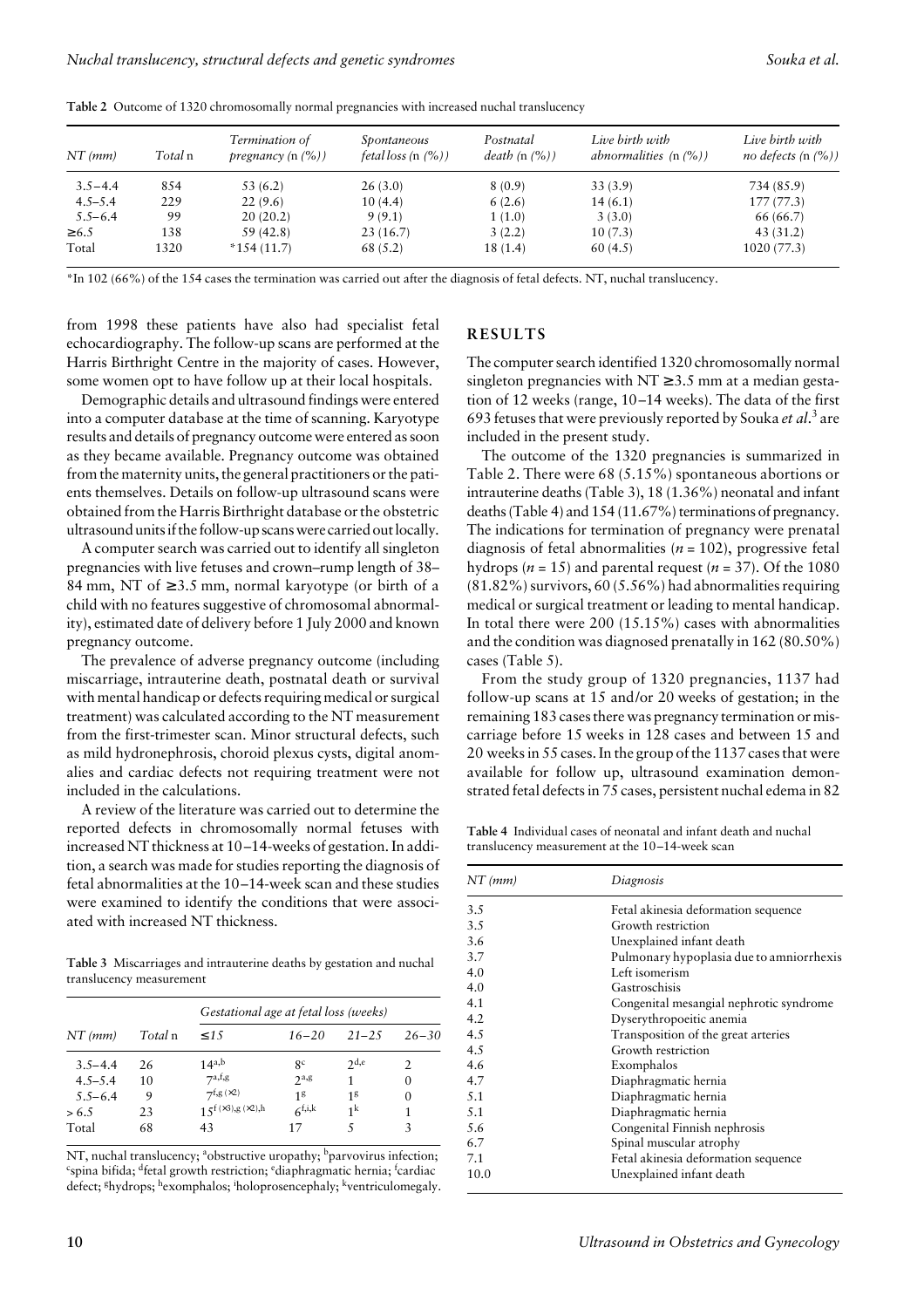cases (including six cases with generalized edema, ascites and/ or pericardial effusion) and in 980 cases the sonographic examination was unremarkable (Table 6). In 16 of the 75 cases with structural defects, persistent nuchal edema was also present.

In the group of 82 pregnancies with apparently isolated and persistent nuchal edema, 15 (18.29%) cases had an adverse outcome (Table 7). In the group of 980 pregnancies without abnormal findings at the follow-up scans, there were 22

**Table 5** Fetal abnormalities and genetic syndromes diagnosed prenatally, postnatally or by postmortem examination in chromosomally normal fetuses with increased nuchal translucency

|                                                    |                | Prenatal       | Nuchal translucency (mm)<br><b>TOP</b><br><b>IUD</b> |                |                  |                          |                |                |                   |                     |
|----------------------------------------------------|----------------|----------------|------------------------------------------------------|----------------|------------------|--------------------------|----------------|----------------|-------------------|---------------------|
| Abnormality                                        | Total n        | diagnosis (n)  | $3.5 - 4.4$                                          | $4.5 - 5.4$    | $5.5 - 6.4$      | > 6.4                    | (n)            | (n)            | <b>PND</b><br>(n) | LB<br>(n)           |
| Anencephaly                                        | 3              | 3              | $\sqrt{2}$                                           | 1 <sup>p</sup> |                  |                          | 3              |                |                   |                     |
| Encephalocele                                      | $\overline{2}$ | $\overline{c}$ |                                                      |                |                  | $\overline{2}$           | $\sqrt{2}$     |                |                   |                     |
| Ventriculomegaly                                   | 3              | 3              | $2^{\rm b}$                                          |                |                  | $1^k$                    | 3              |                |                   |                     |
| Dandy-Walker malformation                          | 4              | 4              | 2 <sup>a,g</sup>                                     |                |                  | $\overline{2}$           | $\overline{4}$ |                |                   |                     |
| Holoprosencephaly                                  | $\overline{2}$ | $\overline{2}$ |                                                      | 1              |                  | $\mathbf{1}$             | $\overline{2}$ |                |                   |                     |
| Craniosynostosis                                   | 1              |                |                                                      | $\mathbf{1}$   |                  |                          |                |                |                   | $\mathbf{1}$        |
| Facial cleft                                       | $\mathbf{1}$   | $\mathbf{1}$   |                                                      |                | $1^{j}$          |                          |                |                |                   | $\mathbf{1}$        |
| Cystic hygroma                                     | 2              | $\overline{2}$ |                                                      |                | 2                |                          |                | 2              |                   |                     |
| Neck lipoma                                        | $\mathbf{1}$   |                |                                                      |                |                  | 1                        |                |                |                   | $\mathbf{1}$        |
| Cardiac defect                                     | 58             | 44             | 22                                                   | 12             | 6                | $18^{\text{m},\text{q}}$ | 29             | 6              | 2                 | 21                  |
| Diaphragmatic hernia                               | 6              | 6              | 1 <sup>n</sup>                                       | 3              | $\overline{2}$   |                          | $\overline{2}$ | $\mathbf{1}$   | 3                 |                     |
| CAM of the lungs                                   | $\mathbf{1}$   | $\mathbf{1}$   |                                                      |                |                  | 1                        |                |                |                   | $\mathbf{1}$        |
| Exomphalos                                         | 11             | 11             | 4 <sup>f,h</sup>                                     | $\mathbf{1}$   | 2 <sup>h,i</sup> | 4 <sup>h,n</sup>         | 7              | $\overline{2}$ | $\mathbf{1}$      | $\mathbf{1}$        |
| Gastroschisis                                      | $\mathbf{1}$   |                | 1                                                    |                |                  |                          |                |                | $\mathbf{1}$      |                     |
| Bowel obstruction                                  |                |                | 1                                                    |                |                  |                          |                |                |                   |                     |
|                                                    | 3              | $\mathbf{1}$   | $\mathbf{1}$                                         | $\overline{2}$ |                  |                          |                |                |                   | 3                   |
| Duodenal atresia                                   | 1              |                |                                                      |                |                  |                          |                |                |                   | $\mathbf{1}$        |
| Crohn's disease                                    | 1              |                | 1                                                    |                |                  |                          |                |                |                   | $\mathbf{1}$        |
| Hydronephrosis                                     | 5              | 5              | 5                                                    |                |                  |                          |                |                |                   | 5                   |
| Multicystic dysplastic kidneys                     | 2              | $\overline{2}$ | 2 <sup>c</sup>                                       |                |                  |                          | $\mathbf{1}$   |                |                   | $\mathbf{1}$        |
| Infantile polycystic kidneys                       | $\overline{2}$ | $\overline{2}$ | 1 <sup>d</sup>                                       |                |                  | $\mathbf{1}$             | $\sqrt{2}$     |                |                   |                     |
| Renal agenesis                                     | 6              | 6              | 4 <sup>c</sup>                                       | $2^{\circ}$    |                  |                          | $\mathbf{1}$   |                |                   | 5                   |
| Congenital nephrotic syndrome                      | $\overline{2}$ | $\mathbf{1}$   | $1^\ast$                                             |                | $1*$             |                          |                |                | 2                 |                     |
| Obstructive uropathy                               | 11             | 11             | $\overline{4}$                                       | 3              | $\overline{3}$   | $\mathbf{1}$             | 8              | 3              |                   |                     |
| Cloacal exstrophy                                  | $\mathbf{1}$   | $\mathbf{1}$   |                                                      | $\mathbf{1}$   |                  |                          | $\mathbf{1}$   |                |                   |                     |
| Hypospadias                                        | $\overline{2}$ |                | $\overline{2}$                                       |                |                  |                          |                |                |                   | $\overline{2}$      |
| Ambiguous genitalia                                | 1              |                |                                                      | $\mathbf{1}$   |                  |                          |                |                |                   | $\mathbf{1}$        |
| Spina bifida                                       | 3              | 3              | 2                                                    |                |                  | $\mathbf{1}$             | $\overline{2}$ | $\mathbf{1}$   |                   |                     |
| Talipes                                            | 5              | 3              | 4                                                    |                |                  | $\mathbf{1}$             | $\mathbf{1}$   |                |                   | 4                   |
| Kyphoscoliosis                                     | $\overline{2}$ | $\mathbf{1}$   |                                                      | 1              | $\mathbf{1}$     |                          | $\mathbf{1}$   |                |                   | $\mathbf{1}$        |
| Body stalk anomaly                                 | 15             | 15             | 3                                                    | 5              | $\mathbf{1}$     | 6                        | 15             |                |                   |                     |
| Congenital lymphedema                              | 1              |                | $1^*$                                                |                |                  |                          |                |                |                   | $\mathbf{1}$        |
| Limb reduction defect                              | $\overline{2}$ | $\overline{2}$ | 1 <sup>e</sup>                                       | $\mathbf{1}$   |                  |                          | $\overline{2}$ |                |                   |                     |
| Sirenomelia                                        | $\mathbf{1}$   | $\mathbf{1}$   | 1                                                    |                |                  |                          | $\mathbf{1}$   |                |                   |                     |
| Fetal akinesia deformation sequence                | 11             | 11             | 3                                                    |                | $\mathbf{1}$     | 7                        | 9              |                | 2                 |                     |
| Short rib polydactyly                              | $\mathbf{1}$   | $\mathbf{1}$   | $\mathbf{1}$                                         |                |                  |                          | $\mathbf{1}$   |                |                   |                     |
| Thanatophoric dwarfism                             | $\mathbf{1}$   | $\mathbf{1}$   | $\mathbf{1}$                                         |                |                  |                          | $\mathbf{1}$   |                |                   |                     |
| Osteogenesis imperfecta                            | 2              | $\overline{2}$ | $2*$                                                 |                |                  |                          | $\overline{2}$ |                |                   |                     |
| Jarcho-Levin syndrome                              | 1              | 1              |                                                      | $\mathbf{1}$   |                  |                          | $\mathbf{1}$   |                |                   |                     |
| Skeletal dysplasia                                 | $\overline{2}$ | $\overline{2}$ | $\mathbf{1}$                                         |                |                  | $\mathbf{1}$             | $\overline{2}$ |                |                   |                     |
| Nance-Sweeney syndrome                             | 1              |                |                                                      | $\mathbf{1}$   |                  |                          |                |                |                   | $\mathbf{1}$        |
| Beckwith-Wiedemann syndrome                        | 1              | 1              | 1                                                    |                |                  |                          |                |                |                   | $\mathbf{1}$        |
| Meckel-Gruber syndrome                             | $\mathbf{1}$   | $\mathbf{1}$   | $\mathbf{1}$                                         |                |                  |                          | $\mathbf{1}$   |                |                   |                     |
| Dyserythropoietic anemia                           | 1              |                | 1                                                    |                |                  |                          |                |                | 1                 |                     |
| Blackfan-Diamond anemia                            | $\mathbf{1}$   |                |                                                      | $\,1\,$        |                  |                          |                |                |                   | $\mathbf{1}$        |
| Neonatal myoclonic encephalopathy                  | $\mathbf{1}$   |                |                                                      | $\mathbf{1}$   |                  |                          |                |                |                   | $\mathbf{1}$        |
| Smith-Lemli-Opitz syndrome                         | $\sqrt{2}$     | $\overline{2}$ |                                                      | $\mathbf{1}$   | $\mathbf{1}$     |                          | $\overline{2}$ |                |                   |                     |
| Noonan syndrome                                    | $\overline{2}$ | $\mathbf 2$    |                                                      |                |                  | $\overline{2}$           |                |                |                   | 2                   |
| Treacher-Collins syndrome                          | 1              |                |                                                      | $\mathbf{1}$   |                  |                          |                |                |                   | $\mathbf{1}$        |
| Fryn syndrome                                      | 1              | $\mathbf{1}$   |                                                      |                |                  | $\mathbf{1}$             | $\mathbf{1}$   |                |                   |                     |
| Spinal muscular atrophy                            | 1              |                |                                                      |                |                  | $\mathbf{1}$             |                |                | $\mathbf{1}$      |                     |
| Deficiency of the immune system                    | 1              |                |                                                      |                |                  | $\mathbf{1}$             |                |                |                   |                     |
|                                                    | $\overline{2}$ | $\overline{2}$ | $1^{\rm o}$                                          |                | $\mathbf{1}$     |                          |                |                |                   | 1<br>$\overline{2}$ |
| Unspecified syndrome<br>Severe developmental delay | $\overline{4}$ | $\mathbf{1}$   | $3^{\rm l}$                                          |                |                  | 1 <sup>1</sup>           |                |                |                   | 4                   |
|                                                    |                |                |                                                      |                |                  |                          |                |                |                   |                     |
| Total                                              | 200            | 162            | 83                                                   | 41             | 22               | 54                       | 107            | 15             | 13                | 65                  |

TOP, termination of the pregnancy; IUD, intrauterine death (includes spontaneous miscarriages); PND, postnatal death (includes neonatal and infant death); LB, live birth; CAM, cystic adenomatoid malformation. Symbols a-q refer to one case in each group with additional abnormalities: exomphalos and hydronephrosis; <sup>b</sup>hypoplastic left kidney; <sup>c</sup>in these cases the defect was unilateral; <sup>d</sup>micrognathia, clinodactyly and hypospadias;<br><sup>e</sup>fecial cleft: <sup>f</sup>leuphoscoliosis: <sup>Emicrograthia and coarctation of </sup> facial cleft; <sup>f</sup>kyphoscoliosis; <sup>g</sup>micrognathia and coarctation of the aorta; <sup>h</sup>Pentalogy of Cantrell; <sup>i</sup>ventricular septal defect, coarctation of the aorta and spina bifida; <sup>i</sup>horseshoe kidney; <sup>k</sup>hydrops; <sup>i</sup>microdeletion of chromosome 9; "Di George syndrome; "cardiac defect; <sup>o</sup>radial aplasia, micrognathia and arachnoid cyst; <sup>p</sup>exomphalos and spina bifida; <sup>q</sup>bilateral severe hydronephrosis. \*These cases have been presented as case reports.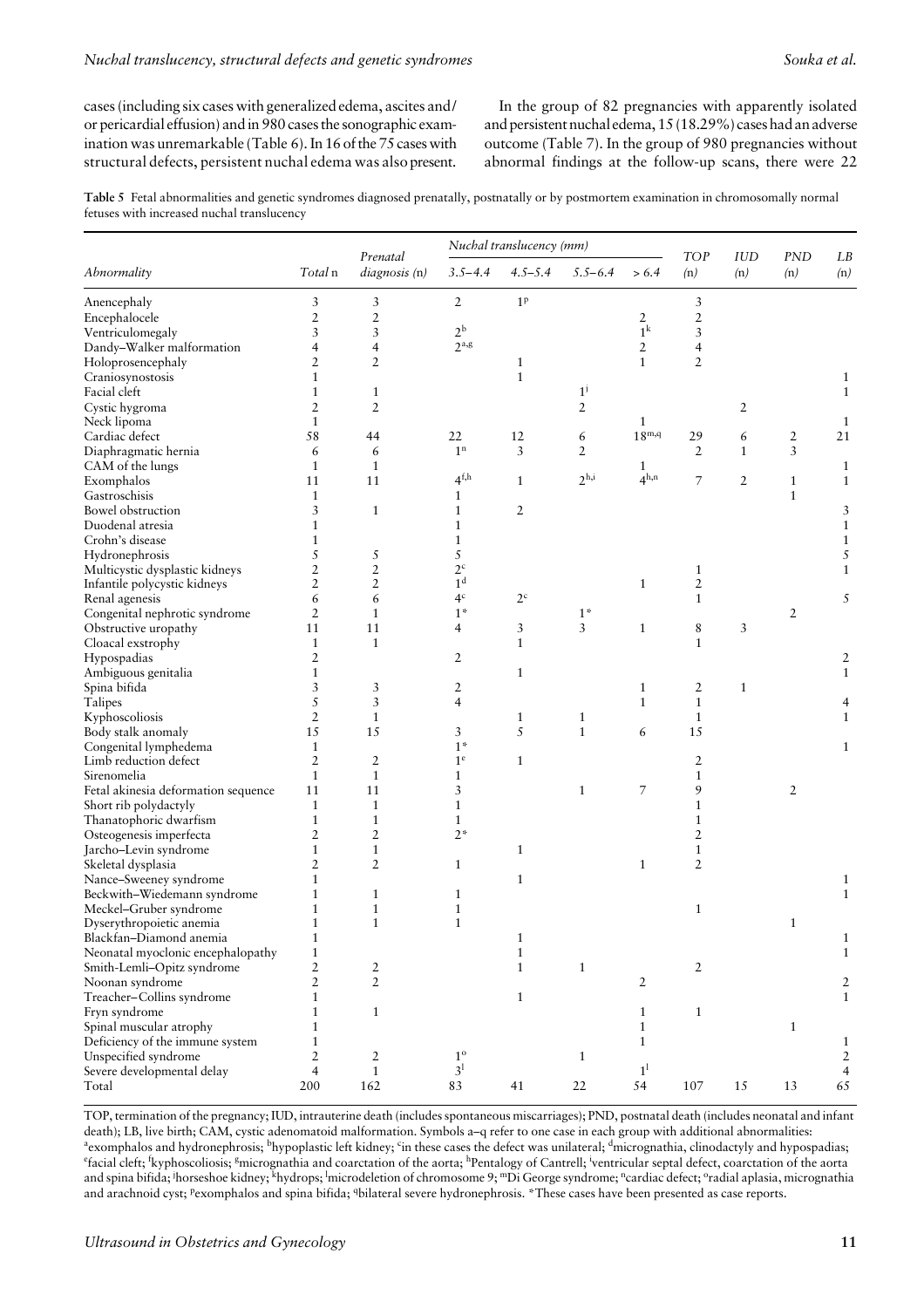| $NT$ ( $mm$ ) |         |                              | Adverse outcome            |                           |  |
|---------------|---------|------------------------------|----------------------------|---------------------------|--|
|               | Total n | Alive at 20 weeks<br>(n (%)) | No nuchal edema<br>(n (%)) | Nuchal edema<br>(n (%))   |  |
| $3.5 - 4.4$   | 854     | 793 (92.9)                   | $13^{a}/726(1.8)$          | 3 <sup>b</sup> /30(10.0)  |  |
| $4.5 - 5.4$   | 229     | 203(88.6)                    | 7/166(4.2)                 | $2^c/18(11.1)$            |  |
| $5.5 - 6.4$   | 99      | 73 (73.7)                    | 0/54                       | 1/12(8.3)                 |  |
| $\geq 6.5$    | 138     | 68(49.3)                     | 2/34(5.9)                  | $9b/22$ (40.9)            |  |
| Total         | 1320    | 1137(86.1)                   | $22^{\alpha}/980(2.2)$     | $15^{\text{d}}/82$ (18.3) |  |

**Table 6** Adverse outcome in fetuses with no structural defects (with or without nuchal edema) at the 20-week scan classified according to nuchal translucency at the 10–14-week scan

Fetal cardiac defects that would have been detected by specialist echocardiography are included ( ${}^a n = 5$ ;  ${}^b n = 1$ ;  ${}^c n = 2$ ;  ${}^d n = 4$ ). NT, nuchal translucency.

(2.24%) cases of adverse outcome (Table 8). The prevalence of severe developmental delay was 1.22% (1/82) and 0.41% (4/980) in the groups of persistent nuchal edema and normal follow-up, respectively. Specialist fetal echocardiography was not offered to patients in the early part of the study and during this period nine detectable cardiac defects were not diagnosed prenatally. If these cardiac defects had been excluded from the analysis, the rate of unexpected adverse outcome would have been 14.10% and 1.74% in the groups with persistent nuchal edema and normal follow up, respectively.

The conditions that were identified by the literature search to be associated with increased NT are summarized in Table  $9^{5-72}$ .

### **DISCUSSION**

This study provides further evidence that in chromosomally normal fetuses the risk of miscarriage, intrauterine death, diagnosis of major structural defects leading to termination of pregnancy, postnatal death or survival with defects, increases with increasing NT (Table 2). Consequently, in counseling parents with pregnancies with increased NT, the chance of an adverse outcome, including chromosomal defects (Table 1), in the group with a NT of 3.5–4.4 mm is 32%, for those with

**Table 7** Individual adverse outcomes in fetuses with persistent and apparently isolated nuchal edema according to nuchal translucency measurement at the 10–14-week scan

| $NT$ (mm) | Diagnosis                                  |
|-----------|--------------------------------------------|
| 3.6       | Coarctation of the aorta                   |
| 4.0       | Patent ductus arteriosus                   |
| 4.2       | Dyserythropoeitic anemia                   |
| 4.5       | Transposition of the great arteries        |
| 4.7       | Aortic stenosis, patent ductus arteriosus  |
| 5.6       | Congenital Finnish nephrosis               |
| 7.8       | Cleft palate                               |
| 7.8       | Noonan syndrome                            |
| 7.9       | Unexplained hydrops fetalis                |
| 7.9       | Unexplained intrauterine death at 30 weeks |
| 8.8       | Neck lipoma                                |
| 8.8       | Unexplained intrauterine death at 22 weeks |
| 9.0       | Noonan syndrome                            |
| 10.0      | Pulmonary stenosis                         |
| 10.0      | Unexplained hydrops fetalis                |

NT, nuchal translucency.

a NT of 4.5–5.4 mm it is 49%, for those with a NT of 5.5– 6.4 mm it is 67%, and for those with a NT of  $\geq$  6.5 mm it is 89% (Figure 1).

There is a wide range of conditions that have been reported in fetuses with increased NT (Tables 5 and 9). Although in some cases the defect may be purely coincidental, in other cases there may be a true association operating through one or more of the following mechanisms: cardiac dysfunction in association with abnormalities of the heart and great arteries; venous congestion in the head and neck in association with the constriction of the fetal body in amnion rupture sequence or superior mediastinal compression found in diaphragmatic hernia or the narrow chest in skeletal dysplasia; failure of lymphatic drainage due to abnormal or delayed development of the lymphatic system or impaired fetal movements in

**Table 8** Individual adverse outcomes in fetuses with no abnormal findings at antenatal follow-up ultrasound scans according to nuchal translucency measurement at the 10–14-week scan

| NT<br>(mm) | Diagnosis                                                 |
|------------|-----------------------------------------------------------|
| 3.5        | Atrioventricular septal defect, asplenia                  |
| 3.6        | Severe developmental delay                                |
| 3.5        | Unexplained intrauterine death at 28 weeks                |
| 3.5        | Neonatal death after delivery at 27 weeks                 |
| 3.8        | Severe developmental delay                                |
| 3.8        | Vesico-ureteric reflux                                    |
| 3.8        | Ventricular septal defect, ventriculomegaly               |
| 4.0        | Ventricular septal defect                                 |
| 4.2        | Atrioventricular septal defect                            |
| $*4.2$     | Severe developmental delay, microdeletion of chromosome 9 |
| 4.2        | Unexplained intrauterine death at 28 weeks                |
| 4.2        | Lymphedema                                                |
| 4.3        | Tetralogy of Fallot                                       |
| 4.5        | Treacher-Collins syndrome                                 |
| 4.6        | Craniosynostosis                                          |
| 4.7        | Neonatal myoclonic encephalopathy                         |
| 4.8        | Blackfan-Diamond anemia                                   |
| 5.0        | Nance-Sweeney syndrome                                    |
| 5.1        | Ambiguous genitalia                                       |
| 5.3        | Scoliosis                                                 |
| 6.7        | Congenital immune deficiency                              |
| 6.7        | Neonatal death due to spinal muscular atrophy             |

\*In this case prenatal karyotyping showed no obvious defect and the diagnosis of microdeletion of chromosome 9 was made by postnatal karyotyping because of the developmental delay. NT, nuchal translucency.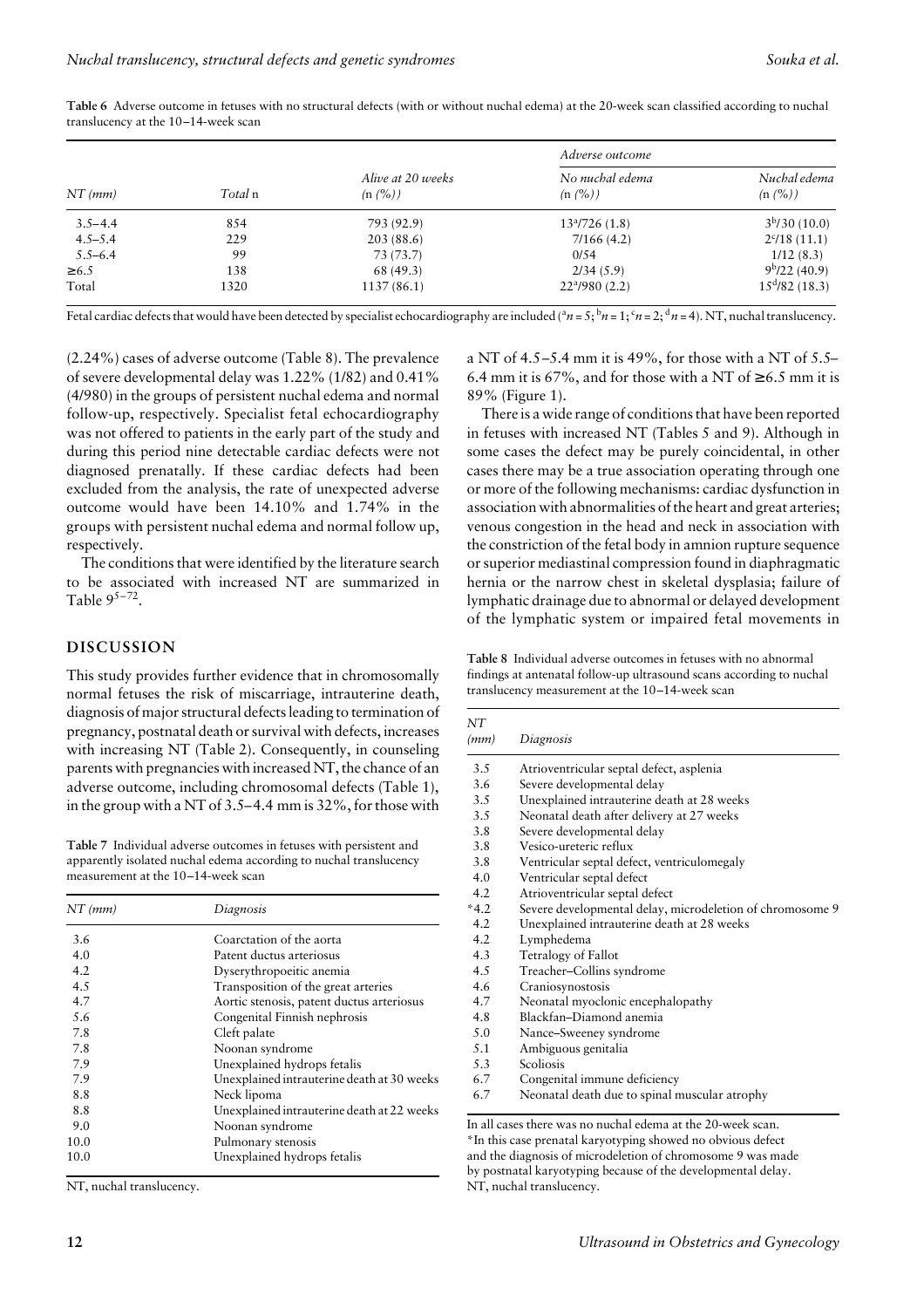**Table 9** Fetal abnormalities and genetic syndromes reported in association with increased nuchal translucency

| Abnormality                      | Source                                                                                                                                                                                                                                       |
|----------------------------------|----------------------------------------------------------------------------------------------------------------------------------------------------------------------------------------------------------------------------------------------|
| Central nervous system defect    |                                                                                                                                                                                                                                              |
| Anencephaly                      | Adekunle et al. 1999 <sup>5</sup> ; this study                                                                                                                                                                                               |
| Craniosynostosis                 | This study                                                                                                                                                                                                                                   |
| Dandy-Walker malformation        | Bilardo et al. 1998 <sup>6</sup> ; this study                                                                                                                                                                                                |
| Diastematomyelia                 | Souka et al. 19983                                                                                                                                                                                                                           |
| Encephalocele                    | This study                                                                                                                                                                                                                                   |
| Holoprosencephaly                | Pandya et al. 1995 <sup>7</sup> ; Salvesen and Goble 1995 <sup>8</sup> ; this study                                                                                                                                                          |
| Hydrolethalus syndrome           | Ammala and Salonen 1995 <sup>9</sup>                                                                                                                                                                                                         |
| Joubert syndrome                 | Reynders et al. 1997 <sup>10</sup>                                                                                                                                                                                                           |
| Microcephaly                     | Souka et al. 1998 <sup>3</sup>                                                                                                                                                                                                               |
| Macrocephaly                     | Adekunle et al. 1999 <sup>5</sup>                                                                                                                                                                                                            |
| Spina bifida                     | Adekunle et al. 1999 <sup>5</sup> ; this study                                                                                                                                                                                               |
| Iniencephaly                     | Cha'ban et al. 1996 <sup>11</sup>                                                                                                                                                                                                            |
| Trigonocephaly C                 | Souka et al. 1998 <sup>3</sup>                                                                                                                                                                                                               |
| Ventriculomegaly                 | Pandya et al. 1995 <sup>7</sup> ; this study                                                                                                                                                                                                 |
| Facial defect                    |                                                                                                                                                                                                                                              |
|                                  |                                                                                                                                                                                                                                              |
| Agnathia/micrognathia            | Bilardo et al. 1998 <sup>6</sup> ; this study                                                                                                                                                                                                |
| Facial cleft                     | Ville et al. 1992 <sup>12</sup> ; Nadel et al. 1993 <sup>13</sup> ; this study                                                                                                                                                               |
| Microphthalmia                   | Souka et al. 1998 <sup>3</sup>                                                                                                                                                                                                               |
| Treacher-Collins syndrome        | This study                                                                                                                                                                                                                                   |
| Nuchal defect                    |                                                                                                                                                                                                                                              |
| Cystic hygroma                   | Shulman et al. 1994 <sup>14</sup> ; this study                                                                                                                                                                                               |
| Neck lipoma                      | This study                                                                                                                                                                                                                                   |
| Cardiac defect                   | Bronshtein et al. 1990 <sup>15</sup> ; Gembruch et al. 1990 <sup>16</sup> ; Ville et al. 1992 <sup>12</sup> ; Gembruch et al. 1993 <sup>17</sup> ;                                                                                           |
|                                  | Nadel et al. 1993 <sup>13</sup> ; Achiron et al. 1994 <sup>18</sup> ; Pandya et al. 1995 <sup>7</sup> ; Salvesen and Goble 1995 <sup>8</sup> ;                                                                                               |
|                                  | Cha'ban et al. 1996 <sup>11</sup> ; Bilardo et al. 1998 <sup>6</sup> ; Fukada et al. 1998 <sup>21</sup> ; Hafner et al. 1998 <sup>19</sup> ; van                                                                                             |
|                                  | Vugt et al. 1998 <sup>20</sup> ; Adekunle et al. 1999 <sup>5</sup> ; Hyett et al. 1999 <sup>2</sup> ; Schwarzler et al. 1999 <sup>23</sup> ; Zosmer                                                                                          |
|                                  | et al. 1999 <sup>22</sup> ; Chaoui et al. 2000 <sup>24</sup> ; Maymon et al. 2000 <sup>25</sup> ; Mavrides et al. 2001 <sup>27</sup> ; Michailidis                                                                                           |
|                                  | and Economides $2001^{26}$ ; this study                                                                                                                                                                                                      |
| *Di George syndrome              | Lazanakis et al. 1998 <sup>28</sup>                                                                                                                                                                                                          |
| Pulmonary defect                 |                                                                                                                                                                                                                                              |
| Cystic adenomatoid malformation  | This study                                                                                                                                                                                                                                   |
|                                  | Nadel et al. 1993 <sup>13</sup> ; Sebire et al. 1997 <sup>29</sup> ; Pandya et al. 1995 <sup>7</sup> ; van Vugt et al. 1998 <sup>20</sup> ; this study                                                                                       |
| Diaphragmatic hernia             |                                                                                                                                                                                                                                              |
| Fryn syndrome                    | Bulas et al. 1992 <sup>30</sup> ; Hosli et al. 1997 <sup>31</sup> ; this study                                                                                                                                                               |
| Abdominal wall defect            |                                                                                                                                                                                                                                              |
| Cloacal exstrophy                | This study                                                                                                                                                                                                                                   |
| Exomphalos                       | Ville et al. 1992 <sup>12</sup> ; Nadel et al. 1993 <sup>13</sup> ; Pandya et al. 1995 <sup>7</sup> ; Snijders et al. 1995 <sup>32</sup> ; Cha'ban et al.                                                                                    |
|                                  | 1996 <sup>11</sup> ; van Zalen-Sprock et al. 1997 <sup>33</sup> ; Adekunle et al. 1999 <sup>5</sup> ; this study                                                                                                                             |
| Gastroschisis                    | This study                                                                                                                                                                                                                                   |
| Gastrointestinal defect          |                                                                                                                                                                                                                                              |
| Crohn's disease                  | This study                                                                                                                                                                                                                                   |
| Duodenal atresia                 | van Vugt et al. 1998 <sup>20</sup> ; this study                                                                                                                                                                                              |
| Esophageal atresia               | Bilardo et al. 1998 <sup>6</sup> ; Brown and Nicolaides 2000 <sup>34</sup>                                                                                                                                                                   |
| Small bowel obstruction          | This study                                                                                                                                                                                                                                   |
| Genitourinary defect             |                                                                                                                                                                                                                                              |
| Ambiguous genitalia              | This study                                                                                                                                                                                                                                   |
| *Congenital nephrotic syndrome   | This study                                                                                                                                                                                                                                   |
| Hydronephrosis                   | This study                                                                                                                                                                                                                                   |
| Hypospadias                      | This study                                                                                                                                                                                                                                   |
| Infantile polycystic kidneys     | This study                                                                                                                                                                                                                                   |
| Meckel-Gruber syndrome           | van Vugt et al. 1998 <sup>20</sup> ; this study                                                                                                                                                                                              |
|                                  | van Zalen-Sprock et al. 1992 <sup>35</sup> ; Johnson et al. 1993 <sup>36</sup> ; Trauffer et al. 1994 <sup>37</sup> ; Pandya et al.                                                                                                          |
| Megacystis                       | 1995 <sup>7</sup> ; Sebire et al. 1996 <sup>38</sup> ; van Vugt et al. 1998 <sup>20</sup> ; Favre et al. 1999 <sup>39</sup> ; Maymon et al. 2000 <sup>25</sup> ;<br>this study                                                               |
| Multicystic dysplastic kidneys   | van Zalen-Sprock et al. 1992 <sup>35</sup> ; Ville et al. 1992 <sup>12</sup> ; Pandya et al. 1995 <sup>7</sup> ; Cha'ban et al. 1996 <sup>11</sup> ;<br>Reynders et al. 1997 <sup>10</sup> ; van Vugt et al. 1998 <sup>20</sup> ; this study |
| Renal agenesis                   | Pandya et al. 1995 <sup>7</sup> ; this study                                                                                                                                                                                                 |
| Skeletal defect                  |                                                                                                                                                                                                                                              |
| Achondrogenesis                  | Fisk et al. 1991 <sup>40</sup> ; Hewitt 1993 <sup>41</sup> ; Soothill et al. 1993 <sup>42</sup> ; Meizner and Barnhard 1995 <sup>43</sup>                                                                                                    |
| *Achondroplasia                  | Fukada et al. 1998 <sup>21</sup>                                                                                                                                                                                                             |
| Asphyxiating thoracic dystrophy  | Ben Ami et al. 1997 <sup>44</sup>                                                                                                                                                                                                            |
|                                  | den Hollander et al. 199745                                                                                                                                                                                                                  |
| Blomstrand osteochondrodysplasia | Hafner et al. 1995 <sup>46</sup>                                                                                                                                                                                                             |
| Campomelic dwarfism              |                                                                                                                                                                                                                                              |
| Jarcho-Levin syndrome            | Eliyahu et al. 1997 $^{47}$ ; this study                                                                                                                                                                                                     |
| Kyphoscoliosis                   | This study                                                                                                                                                                                                                                   |
| Limb reduction defect            | Trauffer et al. 1994 <sup>37</sup> ; this study                                                                                                                                                                                              |
|                                  |                                                                                                                                                                                                                                              |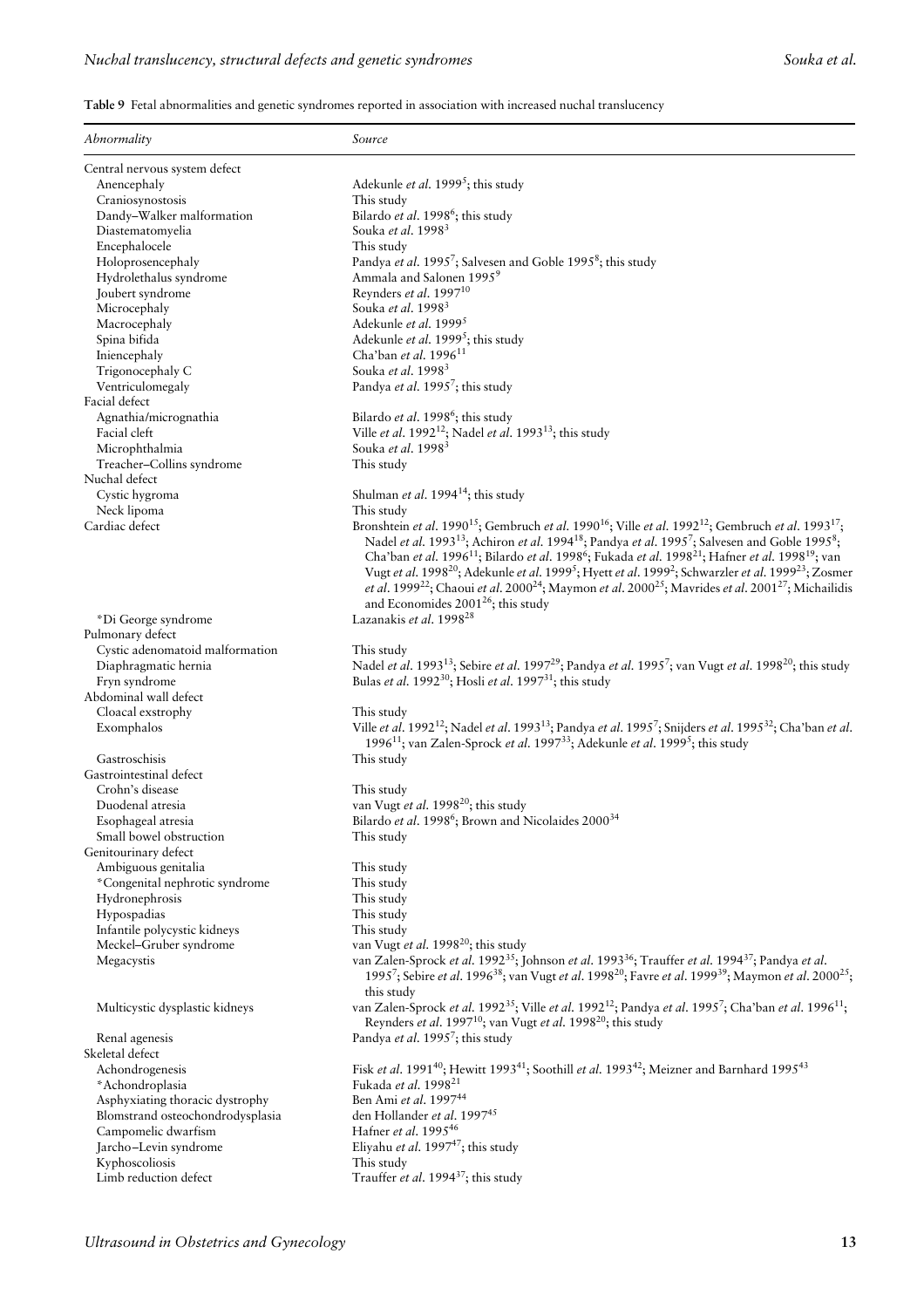#### **Table 9** *Continued*

| Abnormality                          | Source                                                                                                                                                                                                                                                                              |
|--------------------------------------|-------------------------------------------------------------------------------------------------------------------------------------------------------------------------------------------------------------------------------------------------------------------------------------|
| Nance-Sweeney syndrome               | This study                                                                                                                                                                                                                                                                          |
| *Osteogenesis imperfecta             | Makrydimas et al. 2001 <sup>48</sup> ; this study                                                                                                                                                                                                                                   |
| Roberts syndrome                     | Petrikovsky et al. 199749                                                                                                                                                                                                                                                           |
| Short rib polydactyly                | Hill and Leary 1998 <sup>50</sup>                                                                                                                                                                                                                                                   |
| Sirenomelia                          | Fukada et al. 1999 <sup>51</sup> ; this study                                                                                                                                                                                                                                       |
| Talipes equinovarus                  | Adekunle et al. 1999 <sup>5</sup> ; this study                                                                                                                                                                                                                                      |
| *Thanatophoric dwarfism              | This study                                                                                                                                                                                                                                                                          |
| <b>VACTER</b> association            | Souka et al. 1998 <sup>3</sup>                                                                                                                                                                                                                                                      |
| Fetal anemia                         |                                                                                                                                                                                                                                                                                     |
| Blackfan-Diamond anemia              | This study                                                                                                                                                                                                                                                                          |
| Dyserythropoietic anemia             | This study                                                                                                                                                                                                                                                                          |
| Fanconi anemia                       | Tercanli et al. 2001 <sup>52</sup> ; Petrikovsky et al. 1996 <sup>53</sup> ; Smulian et al. 1998 <sup>54</sup> ; Markenson et al. 2000 <sup>55</sup>                                                                                                                                |
| Parvovirus B19 infection             |                                                                                                                                                                                                                                                                                     |
| *α-thalassemia                       | Lam et al. 199956                                                                                                                                                                                                                                                                   |
| Neuromuscular defect                 |                                                                                                                                                                                                                                                                                     |
| Fetal akinesia deformation sequence  | Ville et al. 1992 <sup>12</sup> ; Nadel et al. 1993 <sup>13</sup> ; Pandya et al. 1995 <sup>7</sup> ; Hyett et al. 1997 <sup>57</sup> ; this study                                                                                                                                  |
| *Myotonic dystrophy                  | Bilardo et al. 1998 <sup>6</sup>                                                                                                                                                                                                                                                    |
| *Spinal muscular atrophy             | Rijhsinghani et al. 1997 <sup>58</sup> ; Bilardo et al. 1998 <sup>6</sup> ; van Vugt et al. 1998 <sup>20</sup> ; Stiller et al. 1999 <sup>59</sup> ;<br>this study                                                                                                                  |
| Metabolic defect                     |                                                                                                                                                                                                                                                                                     |
| Beckwith-Wiedemann syndrome          | This study                                                                                                                                                                                                                                                                          |
| *GM1 gangliosidosis                  | Bilardo et al. 1998 <sup>6</sup>                                                                                                                                                                                                                                                    |
| *Long-chain 3-hydroxyacyl-coenzyme A |                                                                                                                                                                                                                                                                                     |
| dehydrogenase deficiency             | Tercanli et al. 2000 <sup>60</sup>                                                                                                                                                                                                                                                  |
| *Mucopolysaccharidosis type VII      | van Eyndhoven et al. 1998 <sup>61</sup>                                                                                                                                                                                                                                             |
| *Smith-Lemli-Opitz syndrome          | Hobbins et al. 1994 <sup>62</sup> , Pandya et al. 1995 <sup>7</sup> ; Hyett et al. 1995 <sup>63</sup> ; Sharp et al. 1997 <sup>64</sup> ; Maymon et al.<br>1999 $65$ ; this study                                                                                                   |
| Vitamin D resistant rickets          | Brady et al. 1998 <sup>66</sup>                                                                                                                                                                                                                                                     |
| *Zellweger syndrome                  | Bilardo et al. 1998 <sup>6</sup> ; de Graaf et al. 1999 <sup>67</sup> ; Christiaens et al. 2000 <sup>68</sup>                                                                                                                                                                       |
| Other defect                         |                                                                                                                                                                                                                                                                                     |
| Body stalk anomaly                   | Pandya et al. 1995 <sup>7</sup> ; Daskalakis et al. 1997 <sup>69</sup> ; this study                                                                                                                                                                                                 |
| Brachmann-de Lange syndrome          | Sekimoto et al. 2000 <sup>70</sup>                                                                                                                                                                                                                                                  |
| Charge association                   | Pandya et al. 19957                                                                                                                                                                                                                                                                 |
| Deficiency of the immune system      | This study                                                                                                                                                                                                                                                                          |
| Congenital lymphedema                | This study                                                                                                                                                                                                                                                                          |
| EEC syndrome                         | Bilardo et al. 1998 <sup>6</sup>                                                                                                                                                                                                                                                    |
| Neonatal myoclonic encephalopathy    | This study                                                                                                                                                                                                                                                                          |
| Noonan syndrome                      | van Zalen-Sprock et al. 1992 <sup>35</sup> ; Johnson et al. 1993 <sup>36</sup> ; Trauffer et al. 1994 <sup>37</sup> ; Reynders et al.<br>1997 <sup>10</sup> ; Bilardo et al. 1998 <sup>6</sup> ; Adekunle et al. 1999 <sup>5</sup> ; Achiron et al. 2000 <sup>71</sup> ; this study |
| Perlman syndrome                     | van der Stege et al. 1998 <sup>72</sup>                                                                                                                                                                                                                                             |
| Stickler syndrome                    | Pandya et al. 19957                                                                                                                                                                                                                                                                 |
| Unspecified syndrome                 | Ville et al. $1992^{12}$ ; this study                                                                                                                                                                                                                                               |
| Severe developmental delay           | van Vugt 1998 <sup>20</sup> ; Adekunle et al. 1999 <sup>5</sup> ; this study                                                                                                                                                                                                        |

\*Conditions that are amenable to early prenatal diagnosis by chorionic villus sampling.

various neuromuscular disorders; altered composition of the subcutaneous connective tissue and fetal anemia or hypoproteinemia.

There is strong evidence on the association between increased NT and trisomy 21 as well as all other major chromosomal abnormalities (Table 1). Consequently, the first line of management of such pregnancies should be the offer of fetal karyotyping. In the chromosomally normal group the parents should be counseled that even if the NT is more than 6.5 mm there is a one in three chance that the pregnancy would result in a live birth with no major defects (Table 2). Nevertheless, the association between increased NT and a wide range of structural abnormalities and genetic syndromes (Table 9) constitutes an indication for detailed follow-up scans, including fetal echocardiography, and possibly further genetic testing (Figure 2). Specialist echocardiography and anomaly scanning can lead to the diagnosis of many fetal

abnormalities from as early as  $12$  weeks<sup>73</sup>. Following chorionic villus sampling and exclusion of a chromosomal abnormality, a follow-up scan at 14–16 weeks would determine the evolution of the NT and diagnose or exclude many fetal defects.

Persistence of unexplained NT or evolution to hydrops fetalis raises the possibility of congenital infection or a genetic syndrome<sup>74</sup>. In this study nuchal edema was considered to be present if in the midsagittal plane of the neck there was subcutaneous edema that produced a characteristic tremor on ballotment of the fetal head<sup>74</sup>. As shown in Table 5, a significant number of genetic conditions, such as spinal muscular atrophy, are now amenable to prenatal diagnosis by DNA testing and it would therefore be possible to undertake such testing in the chorionic villus sample that has already been obtained for fetal karyotyping. The diagnosis of congenital infection can be investigated by maternal serum infection screening. Sebire *et al*. investigated the possibility of infection in 426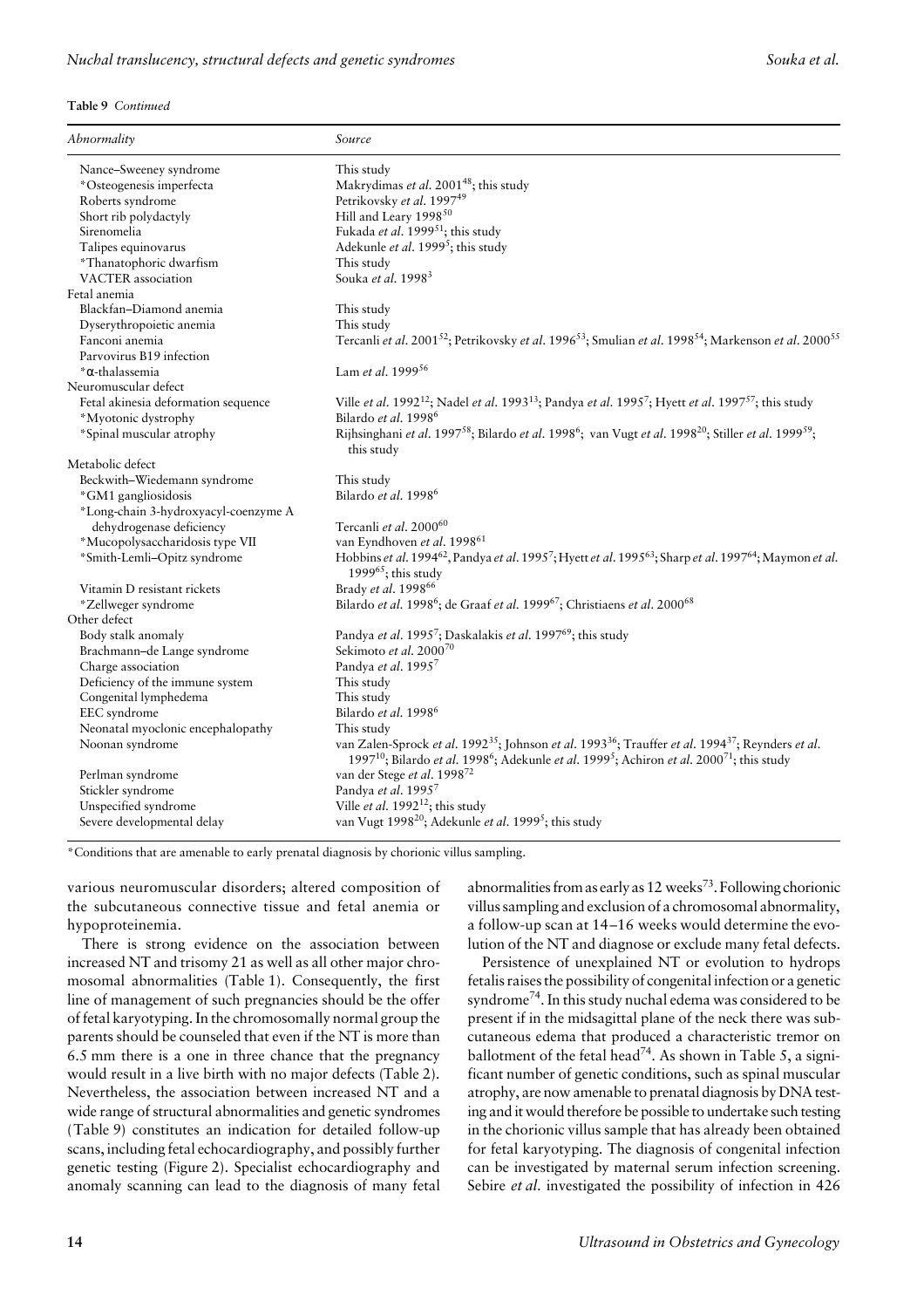chromosomally normal pregnancies with increased fetal NT thickness at 10–14 weeks of gestation and 63 with 'unexplained' second- or third-trimester fetal nuchal edema or hydrops<sup>75</sup>. Evidence of recent maternal infection was present in six (1.4%) of the 426 pregnancies with increased fetal NT but in all cases a healthy infant was born with no evidence of infection. In contrast, 'unexplained' second- or third-trimester fetal hydrops was associated with maternal infection in six (9.5%) of the pregnancies and in all cases there was evidence of fetal infection.

The series of investigations suggested above would have identified the majority of conditions associated with adverse outcome in fetuses with increased NT. In those cases with no



**Figure 1** Incidence of adverse outcome in fetuses with increased nuchal translucency.



**Figure 2** Management of pregnancies with increased fetal nuchal translucency

obvious abnormalities identified by 20 weeks of gestation, the parents can be counseled that the risk of an adverse outcome is very small. In the group of 980 pregnancies without abnormal findings at the follow-up scans, there were 22 (2.24%) cases of adverse outcome, including five with cardiac defects that are amenable to prenatal diagnosis by specialist fetal echocardiography (Tables 6 and 8). Although in patients with apparently unexplained nuchal edema at the 20-week scan, 18% had an adverse outcome, one third of these had potentially detectable cardiac defects, one third progressed to hydrops or resulted in unexplained intrauterine death and only one third resulted in live births with genetic syndromes, such as Noonan syndrome or Finnish nephrosis (Tables 6 and 7). In our study the prevalence of neurodevelopmental delay in the group with normal follow-up scans was 0.4% and in those with persistent nuchal edema it was 1.2%. In two previous studies of 63 and 38 pregnancies with increased NT, the prevalence of neurodevelopmental delay was  $3.2\%$  and  $5.6\%$ , respectively,<sup>5,20</sup>. However, we acknowledge that the true prevalence of neurodevelopmental delay is likely to be underestimated because many such cases may not become apparent until several years after birth.

Increased fetal NT is associated with chromosomal abnormalities, many fetal defects and genetic syndromes. In the majority of cases the proposed series of antenatal investigations can help distinguish between the pregnancies destined to result in adverse outcome and those leading to the delivery of infants with no major defects.

# **ACKNOWLEDGMENT**

This study was supported by The Fetal Medicine Foundation (Charity no. 1037116).

# **REFERENCES**

- 1 Snijders RJM, Noble P, Sebire N, Souka A, Nicolaides KH. UK multicentre project on assessment of risk of trisomy 21 by maternal age and fetal nuchal translucency thickness at 10–14 weeks of gestation. *Lancet* 1998; 351: 343–6
- 2 Hyett JA, Perdu M, Sharland GK, Snijders RJM, Nicolaides KH. Using fetal nuchal translucency to screen for major congenital cardiac defects at 10–14 weeks of gestation: population based cohort study. *BMJ* 1999; 318: 81–5
- 3 Souka AP, Snijders RJM, Novakov A, Soares W, Nicolaides KH. Defects and syndromes in chromosomally normal fetuses with increased nuchal translucency at 10–14 weeks of gestation. *Ultrasound Obstet Gynecol* 1998; 11: 391–400
- 4 Nicolaides KH, Azar G, Byrne D, Mansur C, Marks K. Fetal nuchal translucency: ultrasound screening for chromosomal defects in the first trimester of pregnancy. *BMJ* 1992; 304: 867–89
- 5 Adekunle O, Gopee A, El-Sayed M, Thilaganathan B. Increased firsttrimester nuchal translucency: pregnancy and infant outcomes after routine screening for Down's syndrome in an unselected antenatal population. *Br J Radiol* 1999; 72: 457–60
- 6 Bilardo CM, Pajkrt E, de Graaf IM, Mol BWJ, Bleker OP. Outcome of fetuses with enlarged nuchal translucency and normal karyotype. *Ultrasound Obstet Gynecol* 1998; 11: 401–6
- 7 Pandya PP, Kondylios A, Hilbert L, Snijders RJM, Nicolaides KH. Chromosomal defects and outcome in 1015 fetuses with increased nuchal translucency. *Ultrasound Obstet Gynecol* 1995; 5: 15–9
- 8 Salvesen DR, Goble O. Early amniocentesis and fetal nuchal translucency in women requesting karyotyping for advanced maternal age. *Prenat Diagn* 1995; 15: 971–4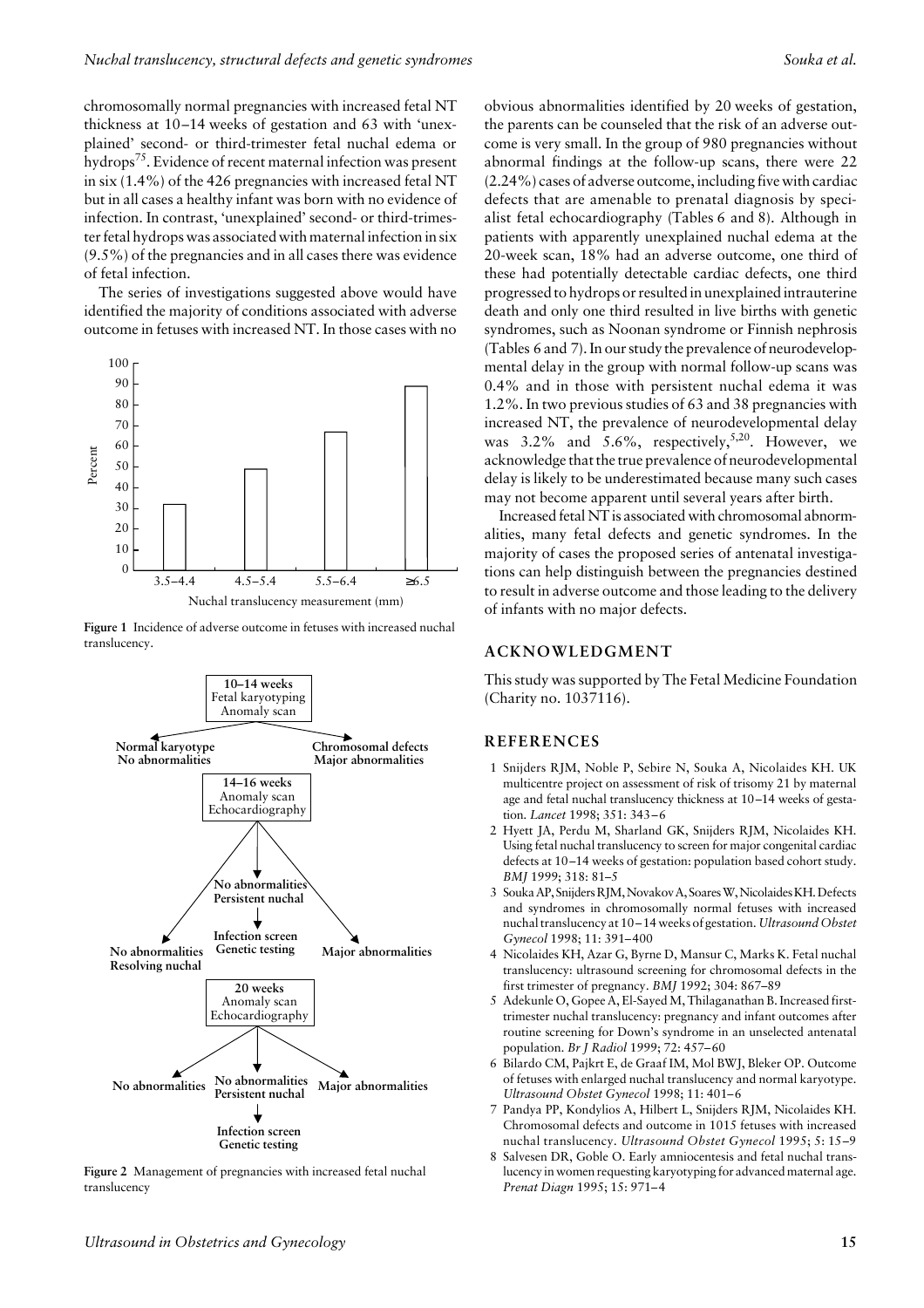- 9 Ammala P, Salonen R. First-trimester diagnosis of hydrolethalus syndrome. *Ultrasound Obstet Gynecol* 1995; 5: 60–2
- 10 Reynders CS, Pauker SP, Benacerraf BR. First trimester isolated fetal nuchal lucency: significance and outcome. *J Ultrasound Med* 1997; 16: 101–5
- 11 Cha'ban FK, van Splunder P, Los FJ, Wladimiroff JW. Fetal outcome in nuchal translucency with emphasis on normal fetal karyotype. *Prenat Diagn* 1996; 16: 537–41
- 12 Ville Y, Lalondrelle C, Doumerc S, Daffos F, Frydman R, Oury JF, Dumez Y. First-trimester diagnosis of nuchal anomalies: significance and fetal outcome. *Ultrasound Obstet Gynecol* 1992; 2: 314–6
- 13 Nadel A, Bromley B, Benacerraf BR. Nuchal thickening or cystic hygromas in first- and early second-trimester fetuses: prognosis and outcome. *Obstet Gynecol* 1993; 82: 43–8
- 14 Shulman LP, Emerson DS, Grevengood C, Felker RE, Gross SJ, Phillips OP, Elias S. Clinical course and outcome of fetuses with isolated cystic nuchal lesions and normal karyotypes detected in the first trimester. *Am J Obstet Gynecol* 1994; 171: 1278–81
- 15 Bronshtein M, Siegler E, Yoffe N, Zimmer EZ. Prenatal diagnosis of ventricular septal defect and overriding aorta at 14 weeks' gestation, using transvaginal sonography. *Prenat Diagn* 1990; 10: 697–702
- 16 Gembruch U, Knopfle G, Chatterjee M, Bald R, Hansmann M. First-trimester diagnosis of fetal congenital heart disease by transvaginal two-dimensional and Doppler echocardiography. *Obstet Gynecol* 1990; 75: 496–8
- 17 Gembruch U, Knopfle G, Bald R, Hansmann M. Early diagnosis of congenital heart disease by transvaginal sonography. *Ultrasound Obstet Gynecol* 1993; 3: 310–7
- 18 Achiron R, Rotstein Z, Lipitz S, Mashiach S, Hegesh J. First-trimester diagnosis of fetal congenital heart disease by transvaginal sonography. *Obstet Gynecol* 1994; 84: 69–72
- 19 Hafner E, Schuchter K, Liebhart E, Philipp K. Results of routine fetal nuchal translucency measurements at 10–13 weeks in 4233 unselected pregnant women. *Prenat Diagn* 1998; 18: 29–34
- 20 van Vugt JMG, Tinnemans TWS, van Zalen-Sprock RM. Outcome and early childhood follow-up of chromosomally normal fetuses with increased nuchal translucency at 10–14 weeks' gestation. *Ultrasound Obstet Gynecol* 1998; 11: 407–9
- 21 Fukada Y, Yasumizu T, Takizawa M, Amemiya A, Hoshi K. The prognosis of fetuses with transient nuchal translucency in the first and early second trimester. *Acta Obstet Gynecol Scand* 1998; 76: 913–6
- 22 Zosmer N, Souter VL, Chan CSY, Huggon IC, Nicolaides KH. Early diagnosis of major cardiac defects in chromosomally normal fetuses with increased nuchal translucency. *Br J Obstet Gynaecol* 1999; 106: 829–33
- 23 Schwarzler P, Carvalho JS, Senat MV, Masroor T, Campbell S, Ville Y. Screening for fetal aneuploidies and fetal cardiac abnormalities by nuchal translucency thickness measurement at 10–14 weeks of gestation as part of routine antenatal care in an unselected population. *Br J Obstet Gynaecol* 1999; 106: 1029–34
- 24 Chaoui R, Machlitt A, Tennstedt C. Prenatal diagnosis of ventricocoronary fistula in a late first trimester fetus presenting with increased nuchal translucency. *Ultrasound Obstet Gynecol* 2000; 15: 160–2
- 25 Maymon R, Jauniaux E, Cohen O, Dreazen E, Weinraub Z, Herman A. Pregnancy outcome and infant follow-up of fetuses with abnormally increased first trimester nuchal translucency. *Hum Reprod* 2000; 15:  $2023 - 7$
- 26 Michailidis GD, Economides DL. Nuchal translucency measurement and pregnancy outcome in karyotypically normal fetuses. *Ultrasound Obstet Gynecol* 2001; 17: 102–5
- 27 Mavrides E, Cobian-Sanchez F, Tekay A, Moscoso G, Campbell S, Thilaganathan B, Carvalho JS. Limitations of using first-trimester nuchal translucency measurement in routine screening for major congenital heart defects. *Ultrasound Obstet Gynecol* 2001; 17: 106–10
- 28 Lazanakis MS, Rodgers K, Economides DL. Increased nuchal translucency and CATCH 22. *Prenat Diagn* 1998; 18: 507–10
- 29 Sebire NJ, Snijders RJM, Davenport M, Greenough A, Nicolaides KH. Fetal nuchal translucency thickness at 10–14 weeks of gestation and congenital diaphragmatic hernia. *Obstet Gynecol* 1997; 90: 943–7
- 30 Bulas D, Saal H, Allen JF, Kapur S, Nies BM, Newman K. Cystic hygroma and congenital diaphragmatic hernia: early prenatal sonographic evaluation of Fryn's syndrome. *Prenat Diagn* 1992; 12: 867–75
- 31 Hosli IM, Tercanli S, Rehder H, Holzgreve W. Cystic hygroma as an early first-trimester ultrasound marker for recurrent Fryns' syndrome. *Ultrasound Obstet Gynecol* 1997; 10: 422–4
- 32 Snijders RJM, Sebire NJ, Souka A, Santiago C, Nicolaides KH. Fetal exomphalos and chromosomal defects: relationship to maternal age and gestation. *Ultrasound Obstet Gynecol* 1995; 6: 250–5
- 33 van Zalen-Sprock RM, van Vugt JMG, van Geijn HP. First-trimester sonography of physiological midgut herniation and early diagnosis of omphalocele. *Prenat Diagn* 1997; 17: 511–8
- 34 Brown RN, Nicolaides KH. Increased fetal nuchal translucency: possible association with esophageal atresia. *Ultrasound Obstet Gynecol* 2000; 15: 531–2
- 35 van Zalen-Sprock MM, van Vugt JMG, van Geijn HP. First-trimester diagnosis of cystic hygroma — course and outcome. *Am J Obstet Gynecol* 1992; 167: 94–8
- 36 Johnson MP, Johnson A, Holzgreve W, Isada NB, Wapner RJ, Treadwell MC, Heeger S, Evans M. First-trimester simple cystic hygroma: cause and outcome. *Am J Obstet Gynecol* 1993; 168: 156–61
- 37 Trauffer ML, Anderson CE, Johnson A, Heeger S, Morgan P, Wapner RJ. The natural history of euploid pregnancies with firsttrimester cystic hygromas. *Am J Obstet Gynecol* 1994; 170: 1279–84
- 38 Sebire NJ, von Kaisenberg C, Rubio C, Snijders RJM, Nicolaides KH. Fetal megacystis at 10–14 weeks of gestation. *Ultrasound Obstet Gynecol* 1996; 8: 387–90
- 39 Favre R, Kohler B, GasSeries B, Muller F, Nisand I. Early fetal megacystis between 11 and 15 weeks of gestation. *Ultrasound Obstet Gynecol* 1999; 14: 402–6
- 40 Fisk NM, Vaughan J, Smidt M, Wigglesworth J. Transvaginal ultrasound recognition of nuchal oedema in the first-trimester diagnosis of achondrogenesis. *J Clin Ultrasound* 1991; 19: 586–90
- 41 Hewitt B. Nuchal translucency in the first trimester. *Aust NZ J Obstet Gynecol* 1993; 33: 389–91
- 42 Soothill PW, Vuthiwong C, Rees H. Achondrogenesis type 2 diagnosed by transvaginal ultrasound at 12 weeks of gestation. *Prenat Diagn* 1993; 13: 523–8
- 43 Meizner I, Barnhard Y. Achondrogenesis type I diagnosed by transvaginal ultrasonography at 13 weeks of gestation. *Am J Obstet Gynecol* 1995; 173: 1620–2
- 44 Ben Ami M, Perlitz Y, Haddad S, Matilsky M. Increased nuchal translucency is associated with asphyxiating thoracic dysplasia. *Ultrasound Obstet Gynecol* 1997; 10: 297–8
- 45 den Hollander NS, van der Harten HJ, Vermeij-Keers C, Niermeijer MF, Wladimiroff JW. First trimester diagnosis of Blomstrand lethal osteochondrodysplasia. *Am J Med Genet* 1997; 73: 345–50
- 46 Hafner E, Schuchter K, Philipp K. Screening for chromosomal abnormalities in an unselected population by fetal nuchal translucency. *Ultrasound Obstet Gynecol* 1995; 6: 330–3
- 47 Eliyahu S, Weiner E, Lahav D, Shalev E. Early sonographic diagnosis of Jarcho–Levin syndrome: a prospective screening program in one family. *Ultrasound Obstet Gynecol* 1997; 9: 314–8
- 48 Makrydimas G, Souka A, Skentou H, Lolis D, Nicolaides KH. Osteogenesis imperfecta and other skeletal dysplasias presenting with increased nuchal translucency in the first trimester. *Am J Med Genet* 2001; 98: 117–20
- 49 Petrikovsky BM, Gross B, Bialer M, Solamanzadeh K, Simhaee E. Prenatal diagnosis of pseudothalidomide syndrome in consecutive pregnancies of a consanguineous couple. *Ultrasound Obstet Gynecol* 1997; 10: 425–8
- 50 Hill LM, Leary J. Transvaginal sonographic diagnosis of short-rib polydactyly dysplasia at 13 weeks' gestation. *Prenat Diagn* 1998; 18: 1198–201